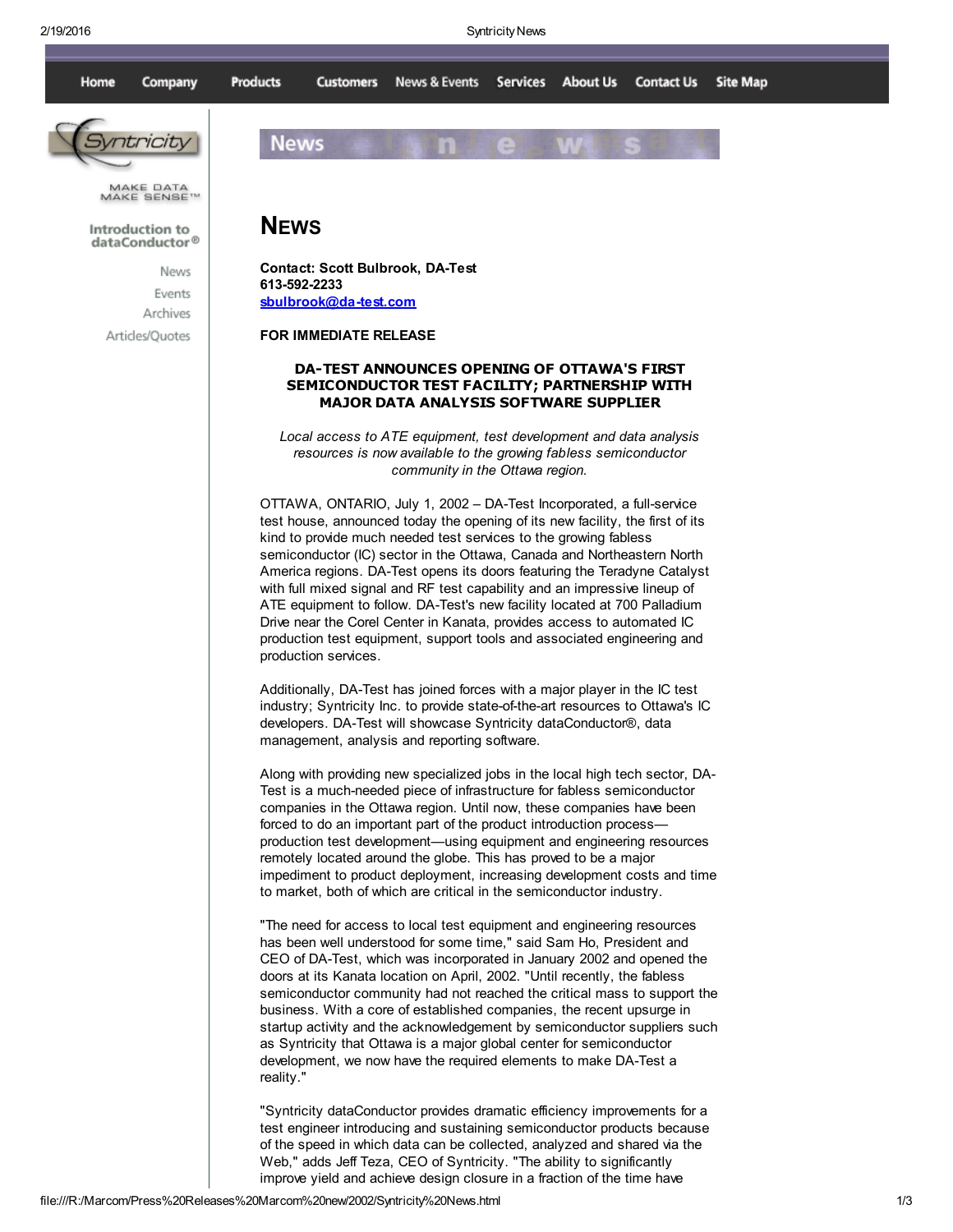## 2/19/2016 **Syntricity News**

made dataConductor the tool of choice in the fabless market. Our partnership with DA-Test allows startup companies to have access to this competitive advantage right away, while allowing them to focus on their core task of product development."

## About Syntricity

Syntricity Inc. [\(http://www.syntricity.com/](http://www.syntricity.com/)) provides the semiconductor industry with enterprise-wide, Web-native engineering data management, analysis and reporting solutions to support engineering decisions. A privately held company, Some of Syntricity's key customers include AMCC, Broadcom, Cirrus Logic, Conexant, eMicro, Legerity, Motorola, Qualcomm, SigmaTel, Sun Microsystems, and Tundra. Syntricity is headquartered in San Diego, California, and maintains sales offices in Newport Beach, California; San Jose, California; Baltimore, Maryland; Austin, Texas; Japan and Taiwan.

## About DA-Test

Incorporated on January 17, 2002, DA-Test is the first full-service test house serving the fabless semiconductor community in the Ottawa, Canada region, providing a full range of ATE related services including; test program development, data analysis and access to leading-edge ATE equipment and data analysis software. For more information, contact DA-Test 613-592-2233, or visit <http://www.da-test.com/>.

For more information, contact: Syntricity Inc., 6020 Cornerstone Court West, San Diego, California 92121; Tel: (858) 552-4485; Fax: (858) 552- 4493. Or visit [http://www.syntricity.com/.](http://www.syntricity.com/)

[Home](http://www.syntricity.com/index.htm) | [Company](http://www.syntricity.com/Company/factsheet.htm) | [Products](http://www.syntricity.com/Products/Overview.htm) | [Customers](http://www.syntricity.com/Customers/Customers.htm) | [News](http://www.syntricity.com/news.htm) | [Support](http://www.syntricity.com/support.htm) | [About](http://www.syntricity.com/about.htm) Us | [Contact](http://www.syntricity.com/Contact/Offices.htm) Us | Site [Map](http://www.syntricity.com/Map.htm)

> Syntricity, Inc. 6020 Cornerstone Court West San Diego, CA 92121 Tel: [858] 552.4485 Fax: [858] 552.4493

> > Copyright ©2001 Syntricity, Inc.